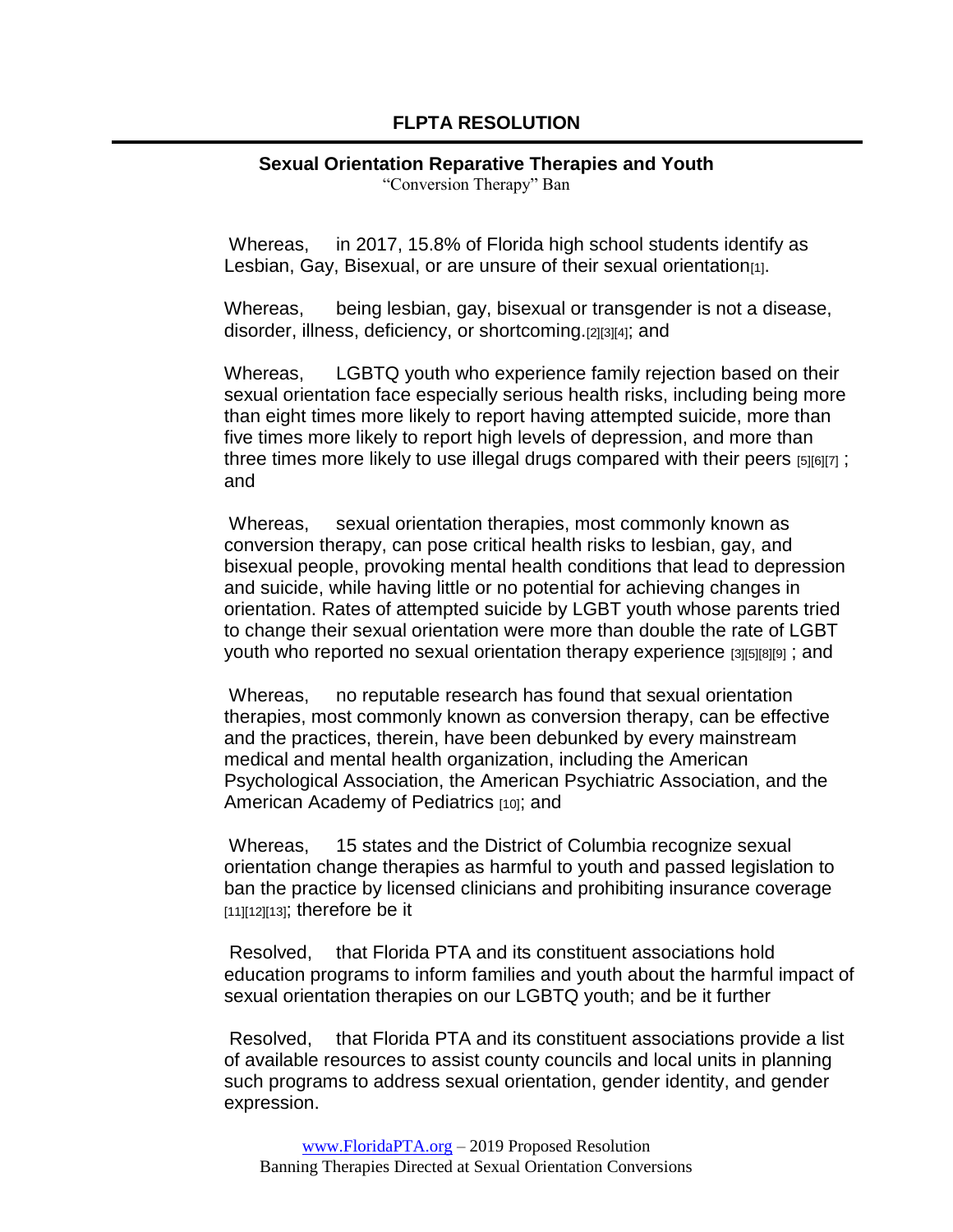Resolved, that Florida PTA and its constituent associations advocate for and support legislation and policies that protect our youth from the harmful effects of therapies directed at changing sexual orientation.

Source Data:

[1] [https://www.cdc.gov/healthyyouth/data/yrbs/2017\\_tables/introduction.htm#t4\\_down](https://www.cdc.gov/healthyyouth/data/yrbs/2017_tables/introduction.htm#t4_down)

[2[\]https://www.aamft.org/About\\_AAMFT/Position\\_On\\_Couples.aspx?WebsiteKey=8e8c](https://www.aamft.org/About_AAMFT/Position_On_Couples.aspx?WebsiteKey=8e8c9bd6-0b71-4cd1-a5ab-013b5f855b01) [9bd6-0b71-4cd1-a5ab-013b5f855b01](https://www.aamft.org/About_AAMFT/Position_On_Couples.aspx?WebsiteKey=8e8c9bd6-0b71-4cd1-a5ab-013b5f855b01)

[3]<https://pediatrics.aappublications.org/content/pediatrics/92/4/631.full.pdf>

[4[\]https://www.psychiatry.org/psychiatrists/cultural-competency/treating-diverse-patient](https://www.psychiatry.org/psychiatrists/cultural-competency/treating-diverse-patient-populations/working-with-lgbtq-patients)[populations/working-with-lgbtq-patients](https://www.psychiatry.org/psychiatrists/cultural-competency/treating-diverse-patient-populations/working-with-lgbtq-patients)

[5]<https://www.aamft.org/Documents/Board/j.1752-0606.2008.00065.x.pdf>

[6] [https://cchealth.org/topics/lgbtq/pdf/supportive\\_families.pdf](https://cchealth.org/topics/lgbtq/pdf/supportive_families.pdf)

[7[\]https://annals.org/aim/fullarticle/2292051/lesbian-gay-bisexual-transgender-health](https://annals.org/aim/fullarticle/2292051/lesbian-gay-bisexual-transgender-health-disparities-executive-summary-policy-position)[disparities-executive-summary-policy-position](https://annals.org/aim/fullarticle/2292051/lesbian-gay-bisexual-transgender-health-disparities-executive-summary-policy-position)

[8]<https://www.cdc.gov/healthyyouth/disparities/lgbtprotectivefactors.htm>

[9]<https://www.nytimes.com/2018/01/24/opinion/gay-conversion-therapy-torture.html>

[10[\]https://www.hrc.org/resources/policy-and-position-statements-on-conversion](https://www.hrc.org/resources/policy-and-position-statements-on-conversion-therapy)[therapy](https://www.hrc.org/resources/policy-and-position-statements-on-conversion-therapy)

- Links to many policy and position statements of recognized health/medical organizations and associations, including those listed in the clause.

[11]

[https://en.wikipedia.org/wiki/List\\_of\\_U.S.\\_jurisdictions\\_banning\\_conversion\\_therapy](https://en.wikipedia.org/wiki/List_of_U.S._jurisdictions_banning_conversion_therapy)

[12[\]https://leginfo.legislature.ca.gov/faces/billNavClient.xhtml?bill\\_id=201120120SB117](https://leginfo.legislature.ca.gov/faces/billNavClient.xhtml?bill_id=201120120SB1172) [2](https://leginfo.legislature.ca.gov/faces/billNavClient.xhtml?bill_id=201120120SB1172)

[13[\]https://www.njleg.state.nj.us/2012/Bills/PL13/150\\_.PDF](https://www.njleg.state.nj.us/2012/Bills/PL13/150_.PDF)